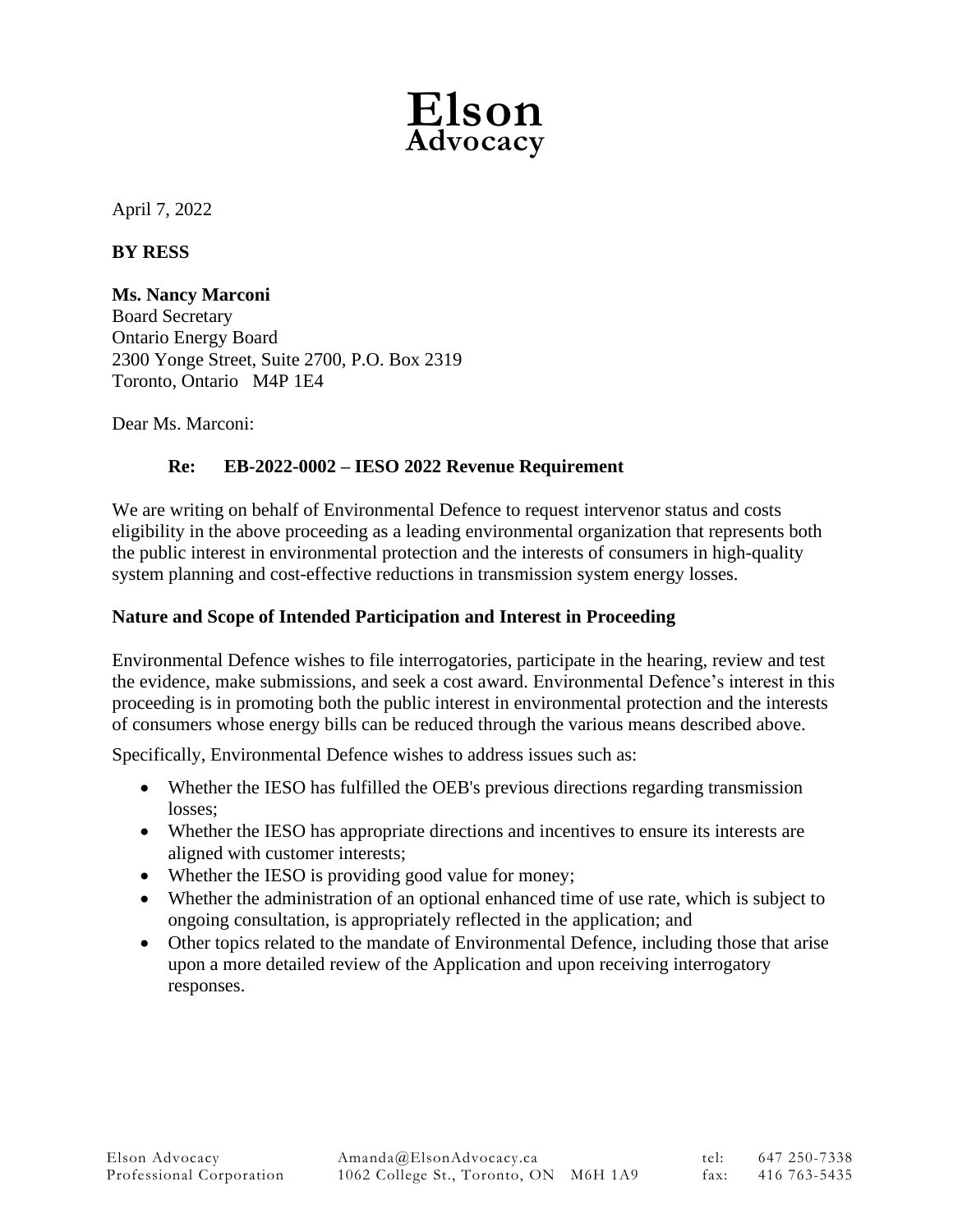# **Environmental Defence**

# *A. Mandate and Objectives of Environmental Defence*

Environmental Defence has been working since 1984 to protect Canadians' environment and human health. Environmental Defence's mandate and objective is to challenge, and inspire change in government, business and people to ensure a greener, healthier and prosperous life for all. Its vision is to create a world Canadians are proud to pass on to their children.

## *B. Membership and Constituency*

Environmental Defence is supported by many thousands of donors across the province and country. It sees its constituency as Canadians who are concerned about the environment and the legacy that we will pass on to our children.

## *C. Types of Programs and Activities that Environmental Defence Carries Out*

Environmental Defence has been highly successful in its public interest advocacy on energy issues. Environmental Defence's environmental work, on issues ranging from toxic chemicals to clean beaches, has led to concrete improvements in the lives of Canadians. For example, the dangerous chemical Bisphenol A ("BPA") is now banned in baby bottles in Canada due to concerns first raised by Environmental Defence in 2007. For many years, Environmental Defence has participated in the federal government's Chemicals Management Plan.

Environmental Defence is also the coordinator of Blue Flag Canada, which certifies beaches so that Ontario families can enjoy this public resource. It also co-founded Blue Green Canada with the United Steelworkers, which promotes green energy initiatives that have positive employment and economic impacts.

Environmental Defence also publishes reports and guides in the area of energy conservation, efficiency, and policy. For example, it has created an interactive online tool to help energy consumers reduce their bills through energy efficiency initiatives. Some further publications include:

- *Yours To Recover: A Progress Report on Ontario's Climate Change Actions*
- *Building an Ontario Green Jobs Strategy*
- *Ontario's Electricity System, a Backgrounder*
- *Canada's Methane Gas Problem: Why strong regulations can reduce pollution, protect health, and save money*
- *Powering up efficiency to get the conservation framework right*
- *The \$2 Billion Question - How Can Ontario Reinvest Cap-and-Trade Proceeds to Meet its Climate Challenge and Grow the Economy?*
- *What to Look for in the Canadian Energy Strategy*
- *Backgrounder - Coal and Renewable Energy in Ontario*
- *Building Ontario's Green Economy: A Road Map*
- *Ontario Feed-In Tariff: 2011 Review*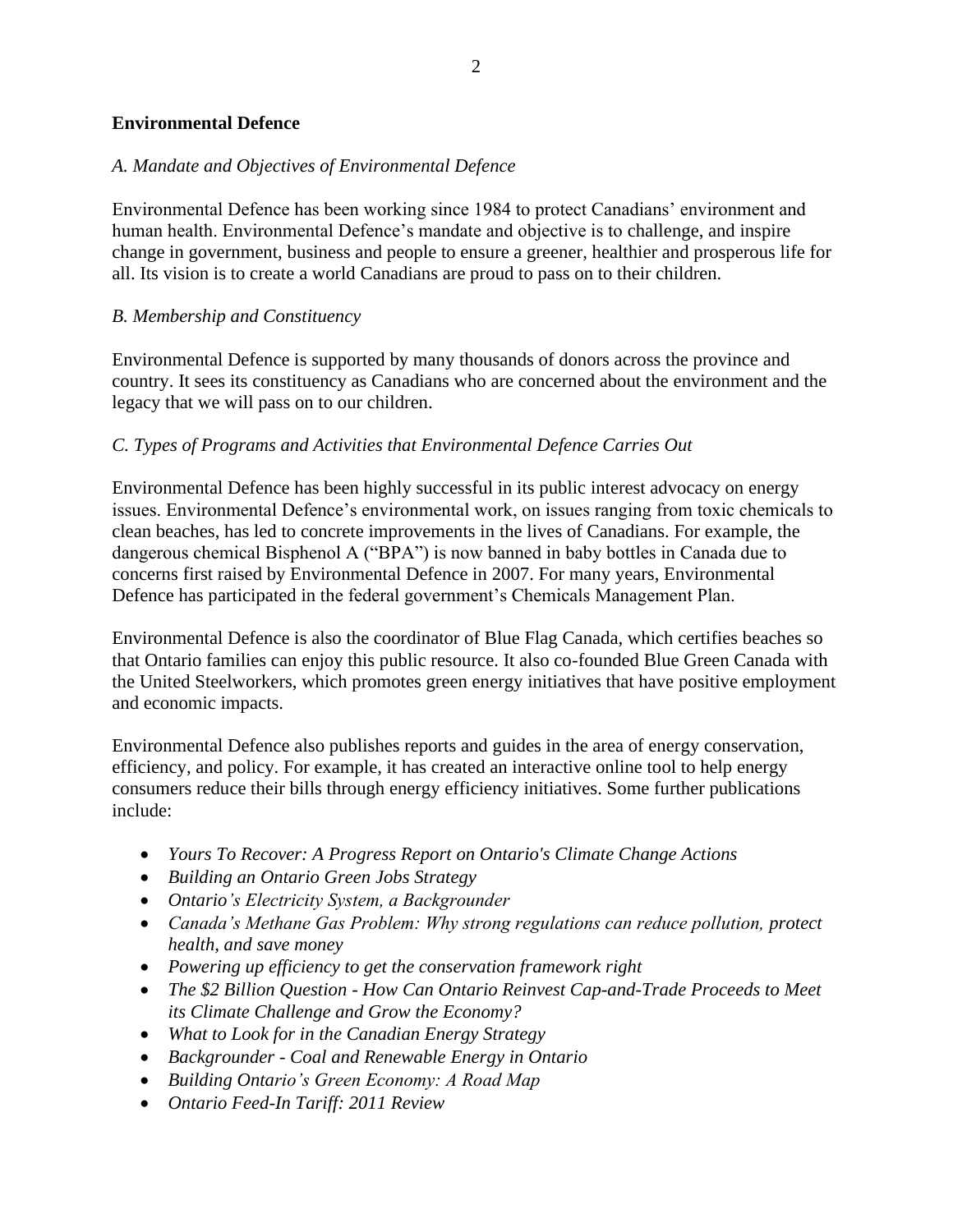- *The Global Clean Energy Jobs Race: Ontario's Opportunity*
- *Blowing Smoke: Correcting Anti-Wind Myths in Ontario*
- *Faces of Transformation: Jobs, economic renewal and cleaner air from Year One of Ontario's Green Energy Act*
- *Falling Behind: Canada's Lost Clean Energy Jobs*
- *Greening Canada's Building: Report Card*

These and other reports can be found at http://environmentaldefence.ca/reports/.

#### **Requests for Evidence and Addresses of Representative**

Environmental Defence requests that electronic copies of the pre-filed materials and all other documents in the proceeding be delivered to the following consultant and counsel:

Electronic copies to:

## **Jack Gibbons**

Ontario Clean Air Alliance 160 John Street, Suite 300 Toronto, Ontario M5V 2E5 Tel: (416) 260-2080 ext. 2 E-mail: jack@cleanairalliance.org

Electronic copies to:

## **Elson Advocacy**

**Kent Elson Amanda Montgomery** 1062 College Street, Lower Suite Toronto, Ontario M6H 1A9 Tel: (416) 906-7305 Fax: (416) 763-5435 E-mail: kent@elsonadvocacy.ca/amanda@elsonadvocacy.ca

We also request that the above individuals be listed on the intervenors' list under Environmental Defence.

## **Address of Environmental Defence**

Environmental Defence's full name and address is: